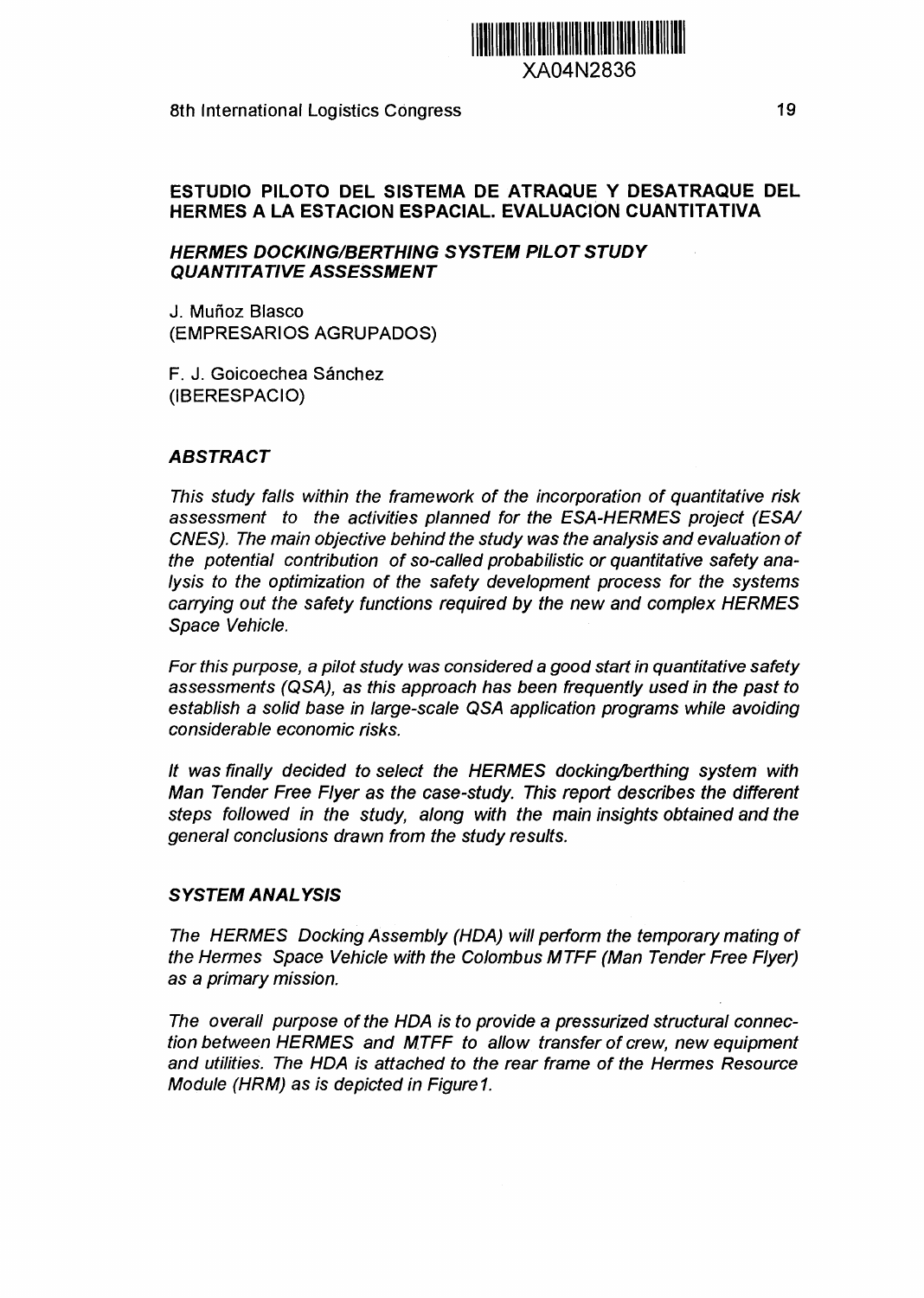

Figura 1. HDA Location

The HDA is divided into the following subassemblies:

- Structure subassembly.
- Guiding/Attenuation subassembly.
- Capture latches subassembly.
- Structural latches subassembly.
- Hatch subassembly.
- Sealing subassembly.

For the docking/berthing activities, a second part is required and provided by the MTFF. It includes: structure subassembly, guiding subassembly, structural latches subassembly and hatch subassembly.

## **SYSTEM OPERATION**

The in-orbit operations included within the scope of the analysis have been grouped and divided into operational sequences as indicated in Figure 2.

## **HDA FUNCTIONS FOR THE STUDY**

According to specific documentation, the various functions which must be assumed by the HDA in the different operating modes are: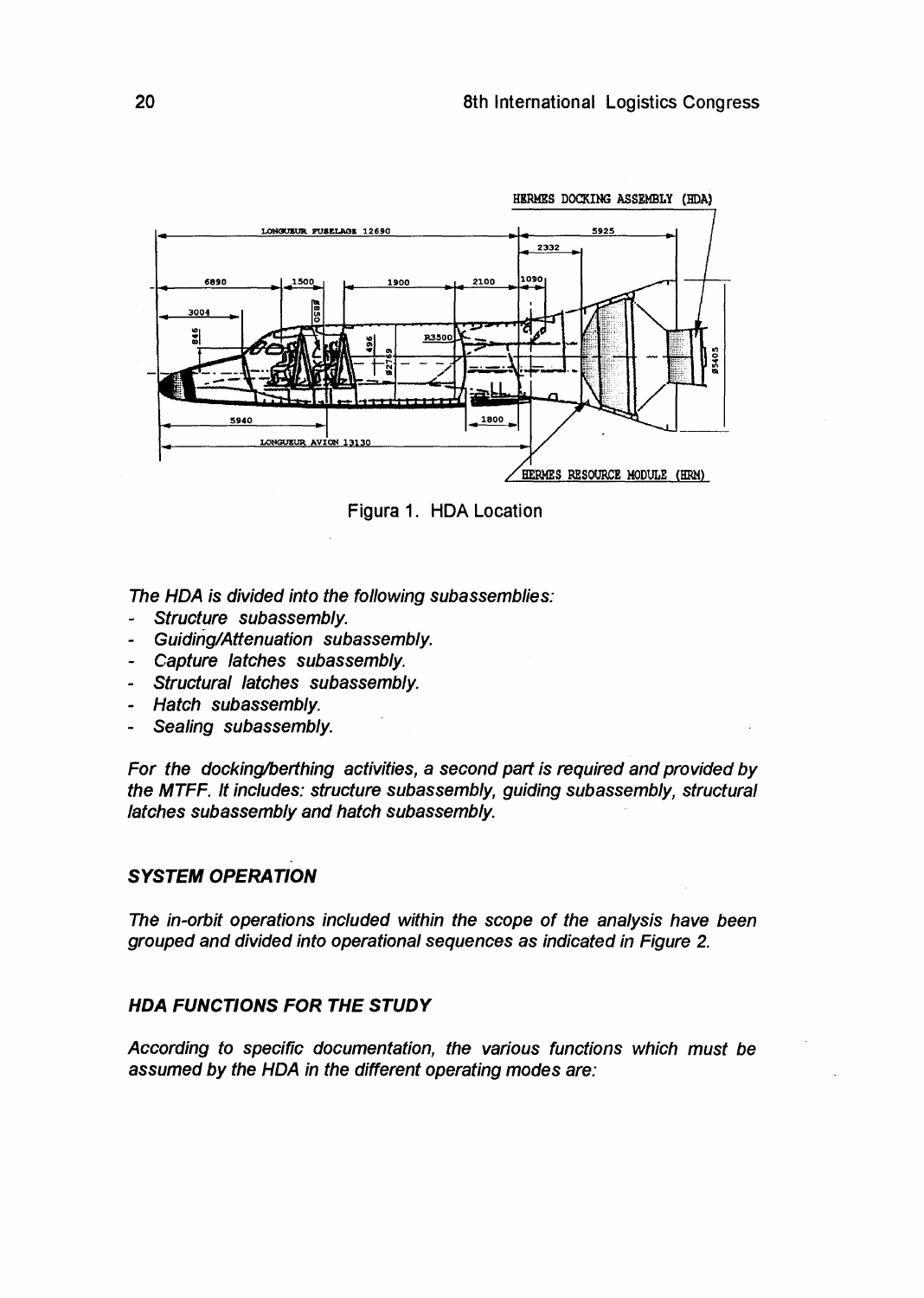

# **END OF HDA IN-ORBIT OPERATIONS**

**Figura 2. HDA In-Orbit Operational Sequences**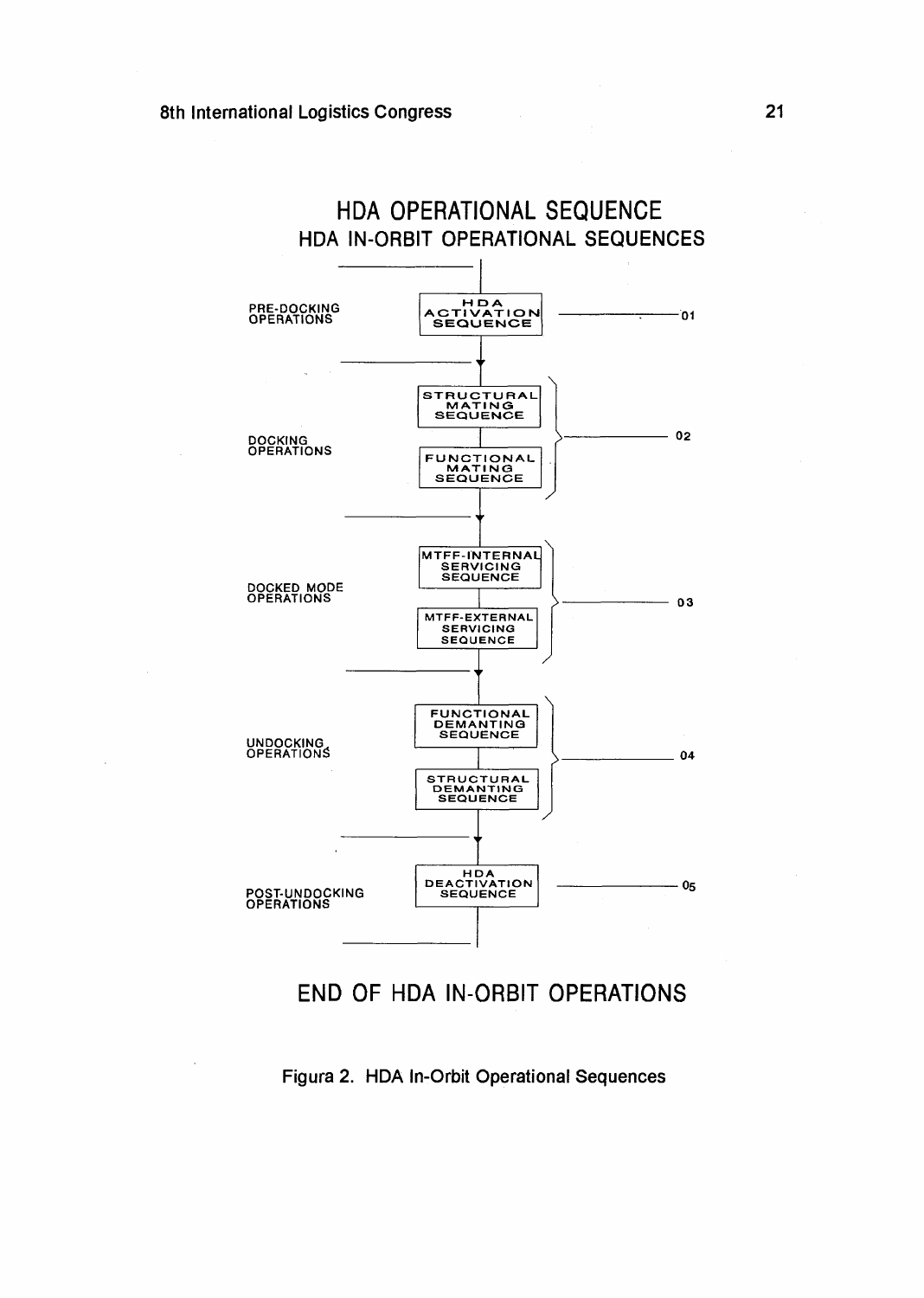# $F_i$ : STRUCTURAL FUNCTION.

- $F_{1a}$ : to provide closure of the HRM pressurized cabin.
- to provide closure of the composite HMS/MTFF pressurized volume (pressure barrier).
- $F_{1c}$ : to provide closure of the pressurized passageway, at HMS/MTFF interfaces.
- $F_{1d}$ : to provide structural attachment for the composite HMS/MTFF.<br> $F_{1d}$ : to provide attachment points for the HDA subassemblies.
- to provide attachment points for the HDA subassemblies.
- F<sub>2</sub>: ENVIRONMENTAL PROTECTION FUNCTION.  $F_{\infty}$ : to provide equalization of both vehicles' electric potentials.
- $F_{\sigma}$ : HDA CONFIGURATION MANAGEMENT FUNCTION.  $F_{3a}$ : to allow HDA monitoring by the HMS Spacionics.
- F.: MECHANICAL DOCKING/BERTHING FUNCTION.
	- to provide the capture of MTFF Docking port.  $F_{\mu\nu}$
	- $F_{ab}^{^{4a}}$ . to provide the centering and closure of both vehicles.
	- $\vec{F}_{4c}$ . to provide cancelling of relative velocity between vehicles and absorption of residual energy.
	- $F_{4d}$  to provide the locking of the HMS/MTFF structural interface.<br>  $F_{4e}$  to provide the latching of the HMS/MTFF structural interface<br>  $F_{4f}$  to provide the unlatching of the HMS/MTFF structural interface<br>  $F_{4g}$  t
		- to provide the latching of the HMS/MTFF structural interface.
		- to provide the unlatching of the HMS/MTFF structural interface.
		- to provide the release of the MTFF.

 $F_{5}$ : FUNCTIONAL CONNECTION/DISCONNECTION.<br> $F_{5a}$ : to allow pressurization of passageway by

- to allow pressurization of passageway by HMS ECLSS.
- $\overline{F}_{5b}$ : to provide linkage/separation of HRM and passageway pressurized volumes.
- $F_{5c}$ : to support functional connection of both vehicles.<br> $F_{5d}$ : to support functional disconnection of both vehicles.<br> $F_{5e}$ : to allow depressurization of passageway by HMS
	- to support functional disconnection of both vehicles.
	- to allow depressurization of passageway by HMS ECLSS.
- F<sub>5</sub>: MTFF SERVICING SUPPORT FUNCTION.
	- $F_{\delta a}$ : to support crew transfer to/from MTFF.
		-
	- $F_{6b}$ : to support equipment transfer to/from MTFF.<br> $F_{6b}$ : to support EVA exit in docked mode. to support EVA exit in docked mode.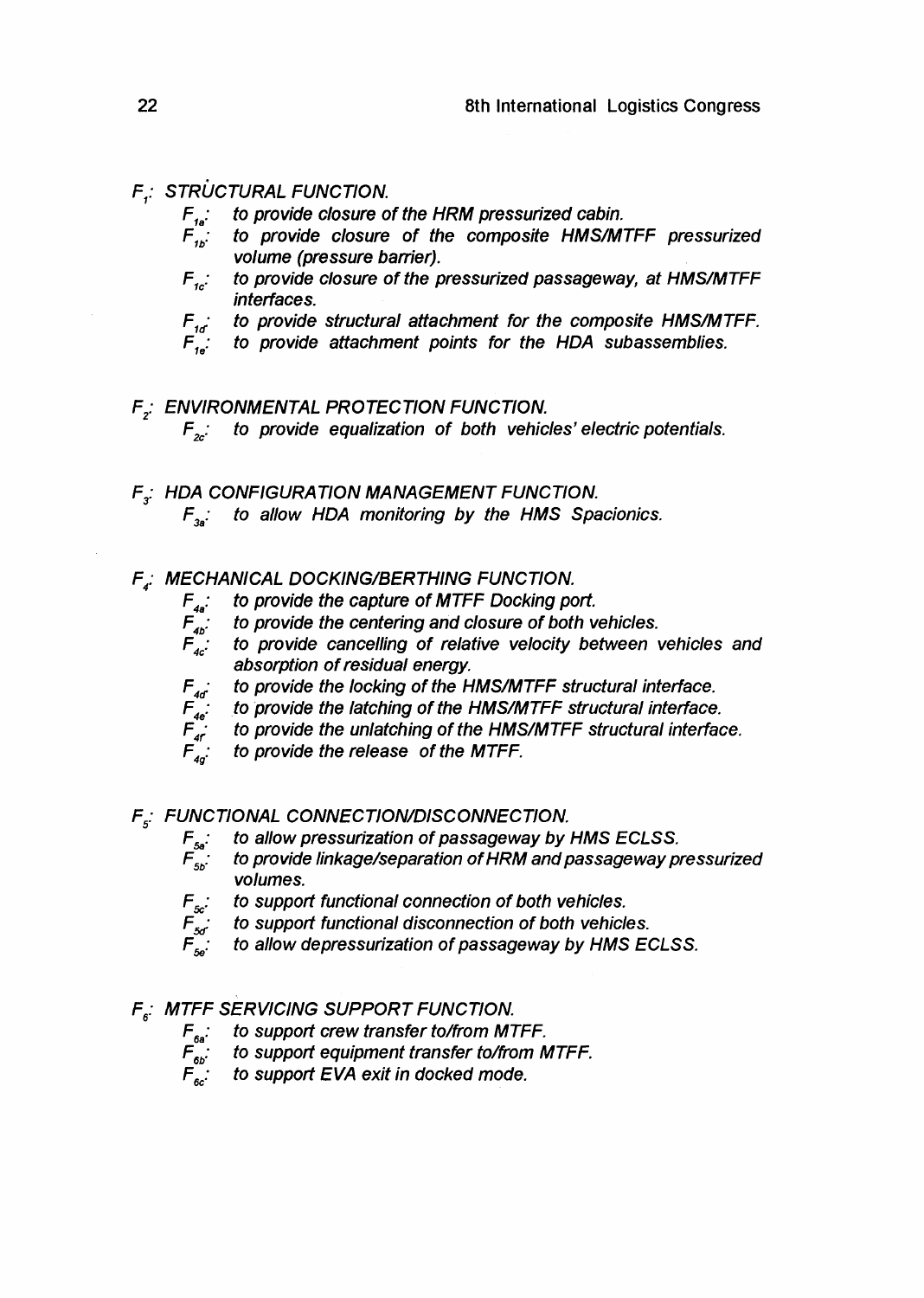|                 | <b>OPERATIONAL MODES</b>  |                           |                           |                           |                           |
|-----------------|---------------------------|---------------------------|---------------------------|---------------------------|---------------------------|
| <b>FUNCTION</b> | 01                        | .02                       | 03                        | 04                        | 05                        |
| F <sub>1a</sub> | $\boldsymbol{\mathsf{X}}$ | $\pmb{\times}$            |                           | $\boldsymbol{\mathsf{X}}$ | $\boldsymbol{\mathsf{X}}$ |
| F <sub>1b</sub> |                           | $\boldsymbol{X}$          | $\chi$                    | $\boldsymbol{\chi}$       |                           |
| F <sub>1c</sub> |                           |                           | $\boldsymbol{\mathsf{X}}$ |                           |                           |
| F <sub>1d</sub> |                           | $\boldsymbol{\chi}$       | $\pmb{\times}$            | $\chi$                    |                           |
| F <sub>1e</sub> | $\boldsymbol{X}$          | $\chi$                    | $\boldsymbol{\mathsf{X}}$ | $\boldsymbol{\chi}$       | $\pmb{\times}$            |
| F2c             |                           | $\boldsymbol{X}$          |                           |                           |                           |
| F <sub>3a</sub> | $\pmb{\times}$            | $\boldsymbol{\mathsf{X}}$ | $\boldsymbol{\mathsf{X}}$ | $\boldsymbol{\mathsf{X}}$ | $\pmb{\times}$            |
| F <sub>4a</sub> | $\pmb{\times}$            | $\pmb{\times}$            |                           |                           |                           |
| F4b             |                           | $\chi$                    |                           |                           |                           |
| F4c             |                           | $\boldsymbol{\mathsf{X}}$ |                           |                           |                           |
| F4d             |                           | $\chi$                    |                           |                           |                           |
| F <sub>4e</sub> |                           | $\boldsymbol{X}$          |                           |                           |                           |
| F4f             |                           |                           |                           | $\boldsymbol{\chi}$       |                           |
| F4g             |                           |                           |                           | $\boldsymbol{\mathsf{X}}$ |                           |
| F <sub>5a</sub> |                           | $\boldsymbol{X}$          |                           |                           |                           |
| F5b             |                           | $\boldsymbol{X}$          | $\pmb{\chi}$              | $\pmb{\times}$            |                           |
| F <sub>5c</sub> |                           | $\boldsymbol{\mathsf{X}}$ | $\boldsymbol{x}$          |                           |                           |
| F <sub>5d</sub> |                           |                           |                           | $\chi$                    |                           |
| F <sub>5e</sub> |                           |                           |                           | $\boldsymbol{\mathsf{X}}$ |                           |
| F <sub>6a</sub> |                           | $\boldsymbol{X}$          | $\boldsymbol{x}$          | $\boldsymbol{x}$          |                           |
| F6b             |                           |                           | $\boldsymbol{\mathsf{X}}$ |                           |                           |
| F6c             |                           |                           | $\boldsymbol{X}$          |                           |                           |

Later on, the functions that should be adequately safeguarded in each one of the **operational modes were identified as shown in Table 1.**

**Tabla 1. Function Vs. Operational Modes**

**And the same was done for the subassemblies required to safeguard each one of the functions in every one of the operational modes.**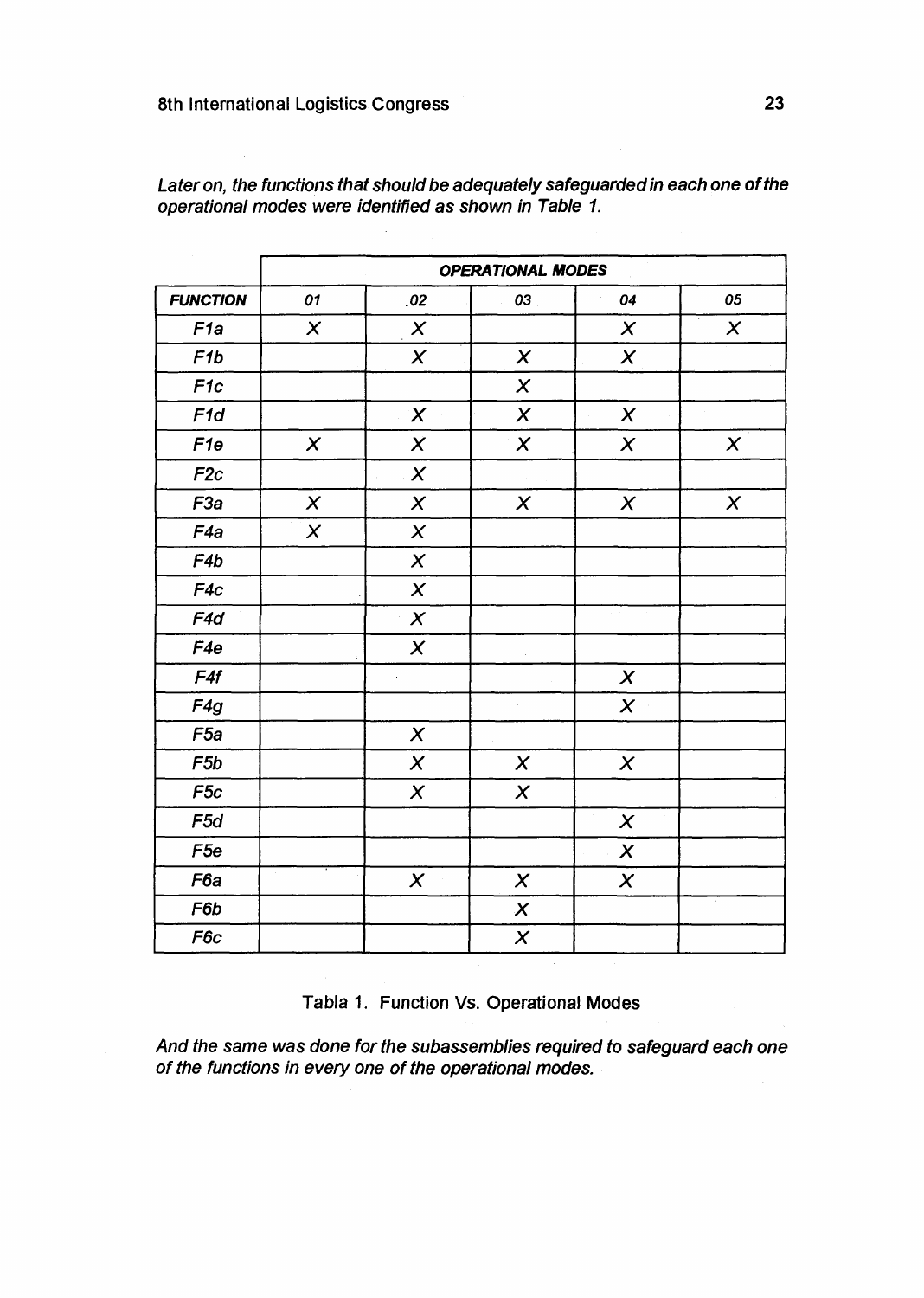# **SPECIFIC MODELS**

According to the requirements defined in the previous section, a basic model was produced, leading to the non-compliance of the functions which have to be safeguarded for each of the defined operational modes. For this purpose, a logic structure based on the fault tree methodology was used.

A second basic model was also generated to take into account the failures in the first model which could lead to catastrophic or critical failures.

Finally, a third model was created to take into consideration the probability of recovery actions by the crew, both internal and external.

One sheet of the first basic model can be seen in Figure 3.

# **QUANTIFICATION AND INTERPRETATION OF RESULTS**

Once the basic models were created in the first stage of the study, and after obtaining the basic events required to take into account the different failure modes of the various functions included in the scope of the analysis, different failure rates or probability were assigned to all basic events modelled. Generally the sources were: AVCO database, WASH-1400, NUREG/CR-1278 and specific information from the ESA/CNES team.

Four new models were generated from the basic ones, and include the following concepts:

- 1. Loss of mission failures of the system. All failures associated with HDA or MTFF components will be included in this category, if they imply but do not ensure the proper function performance by the system without risk to human lives or space vehicles.
- 2. Critical failures of the system. Failures of HDA or MTFF components that could represent a risk to space vehicles.
- 3. Direct catastrophic failures of the system. Failures of HDA or MTFF components bearing direct catastrophic consequences (risk to human lives).
- 4. Catastrophic failures of the system induced by critical failures. Critical failures of HDA or MTFF components for which recovery actions taken by the crew have not been successful.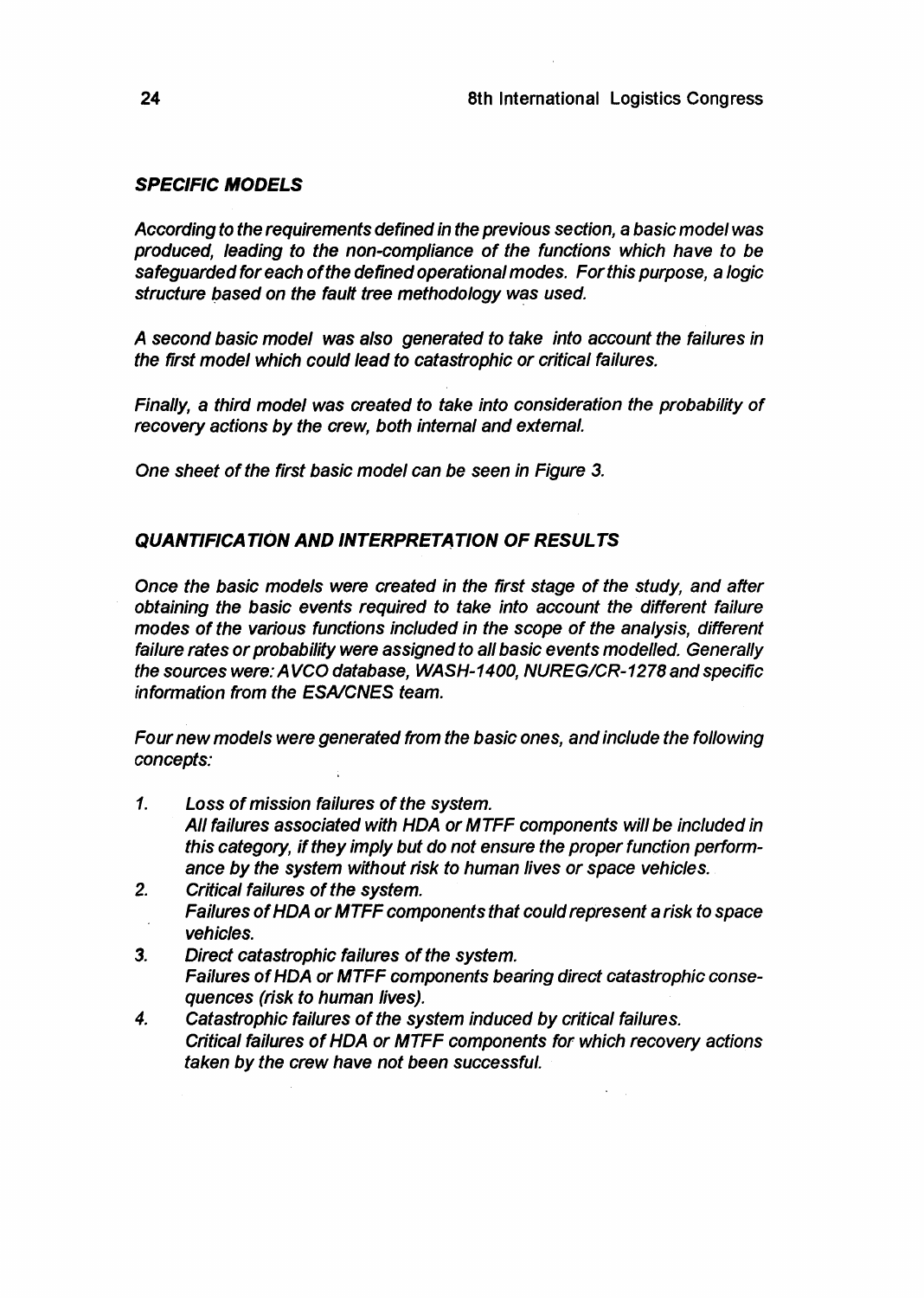

 $\sim$   $\sim$ 

Figura 3. Hermes Pilot Study 01 Sheet 01 8th International Logistics Congress

55

 $\sim$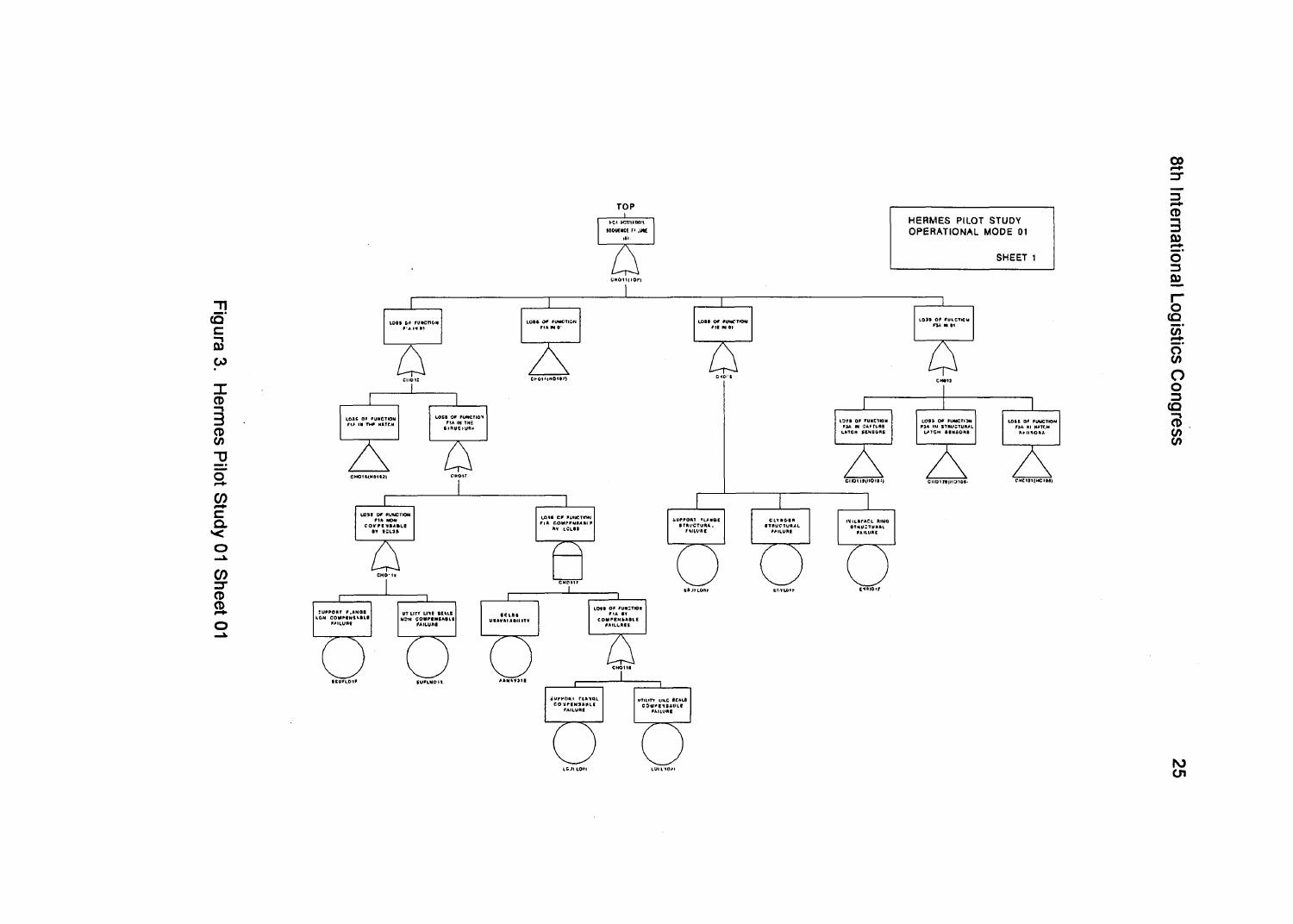Furthermore, the results obtained were divided according to the three different operational phases: Docking Phase  $(0, +0)$ , Servicing Phase  $(0, )$  and Berthing Phase  $(0_4 + 0_5)$ .

Finally, a series of sensitivity analyses were carried out for the final part of this section, to evaluate the influence of some probabilities and assumptions on the final results.

## **GENERAL CONCLUSIONS**

The first conclusion (and perhaps the most significant one) is the suitability of this type ofquantitative studies for the obtainmentofrelevant priorities for the different aspects of risks and safety associated to the different consequences intended to be minimized. Throughout the development of the project, the usefulness of a quantitative model was clearly demonstrated, when considering the strictly mechanical aspect of the system design and required support systems, as well as the impact of human action on them. These quantitative models allow for the evaluation "a priori" of design improvement effectiveness and need for redundancies, while they leave evidence of possible failures derived from events initially considered as minor, but which become significant in joint events which are difficult to evaluate with a qualitative method.

Application of these techniques to the first stages of a project design allows to evaluate possible solutions to specific problems while they still do not have a significant impact, thus obtaining a more rational use of the existing resources.

It is also interesting to point out that during the project, great uncertainties came up regarding the data to be used for the models, from the specific aircraft industry database point of view as well as from human reliability estimates.

Finally, the use of a specific system to bring out evidence of dependencies due to common cause failures (through factor) has permitted to leave evidence of single-way failures on subsystems and redundant components, which otherwise would have come up as independent failures.

### **REFERENCES**

- **1. HERMES** Docking Interface, Phase B3 Final Report, January **1989.**
- 2. **HERMES** Docking Assembly Operational Flow Analysis, HMS-HDA-TN-SN-001, 10/07/90.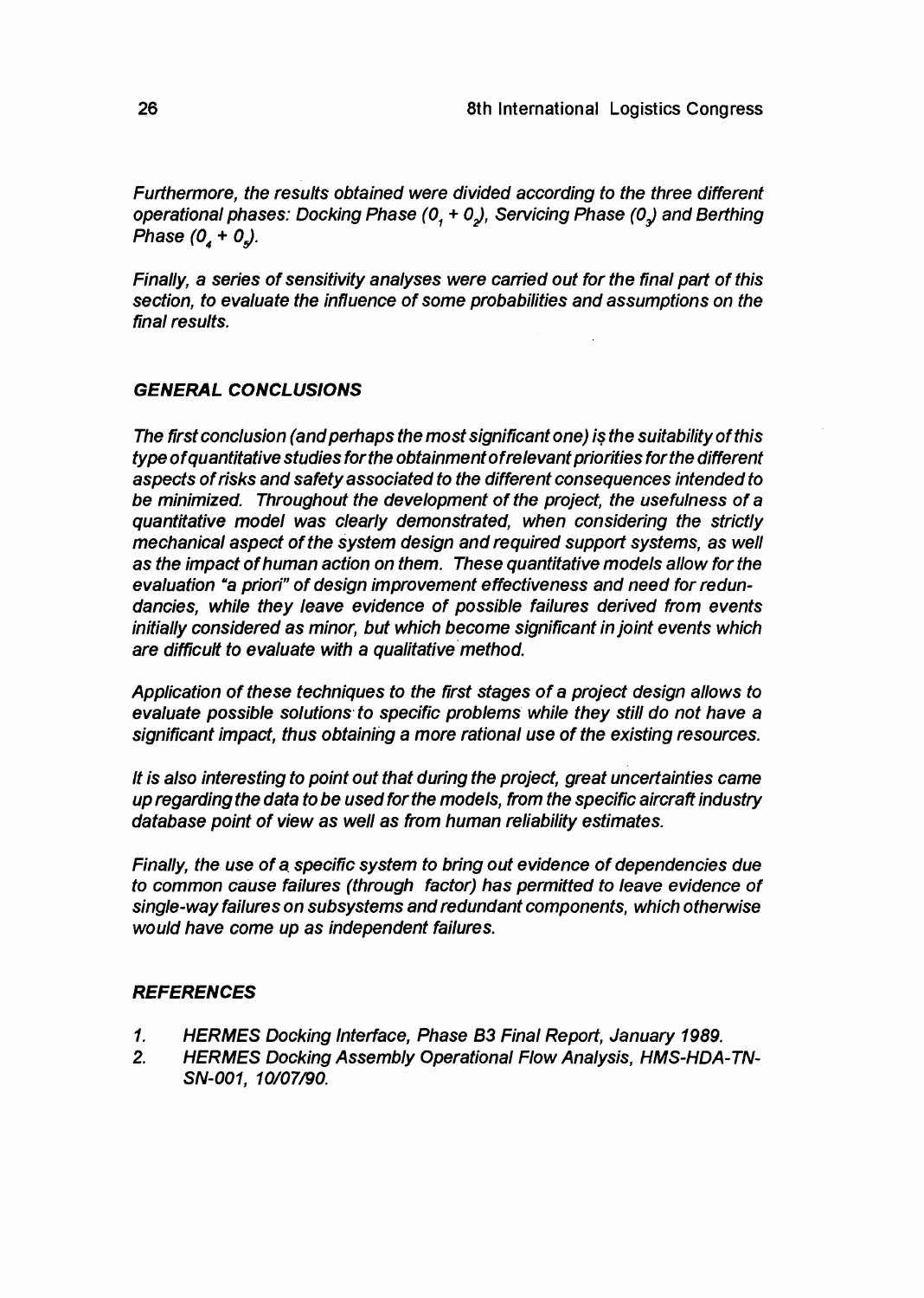- **3. Requirements Specification for HERMES Docking Assembly, H-CF-1QD-01-AS, 19/07/90.**
- **4. HERMES Docking Assembly Operational Flow Analysis, HMS-HDA-TN-SN-001, 16/11/90.**
- **5. HERMES Pilot Study. Contract number 9093/90/F/PT.**
- **6. System Safety Requirements for ESA Space Systems and Associated Equipment, ESA PSS-01-40 Issue 2, September 1988.**
- **7. Reliability Engineering Data Series (Failure Rates), AVCO Corporation, April 1962.**
- **8. NUREG/CR-1278. Handbook of Human Reliability Analysis with Emphasis on Nuclear Power Plant Application, Final Report, 1983.**
- **9. NUREG-75/014, WASH-1400, Reactor Safety Study: An Assessment of Accident Risk in U.S. Commercial Nuclear Power Plants, NRC, October 1975. Appendix III, Failure Data.**
- **10. US NRC, Procedures for Treating Common Cause Failures in Safety and Reliability Studies: NUREG/CR-4780, January 1989.**